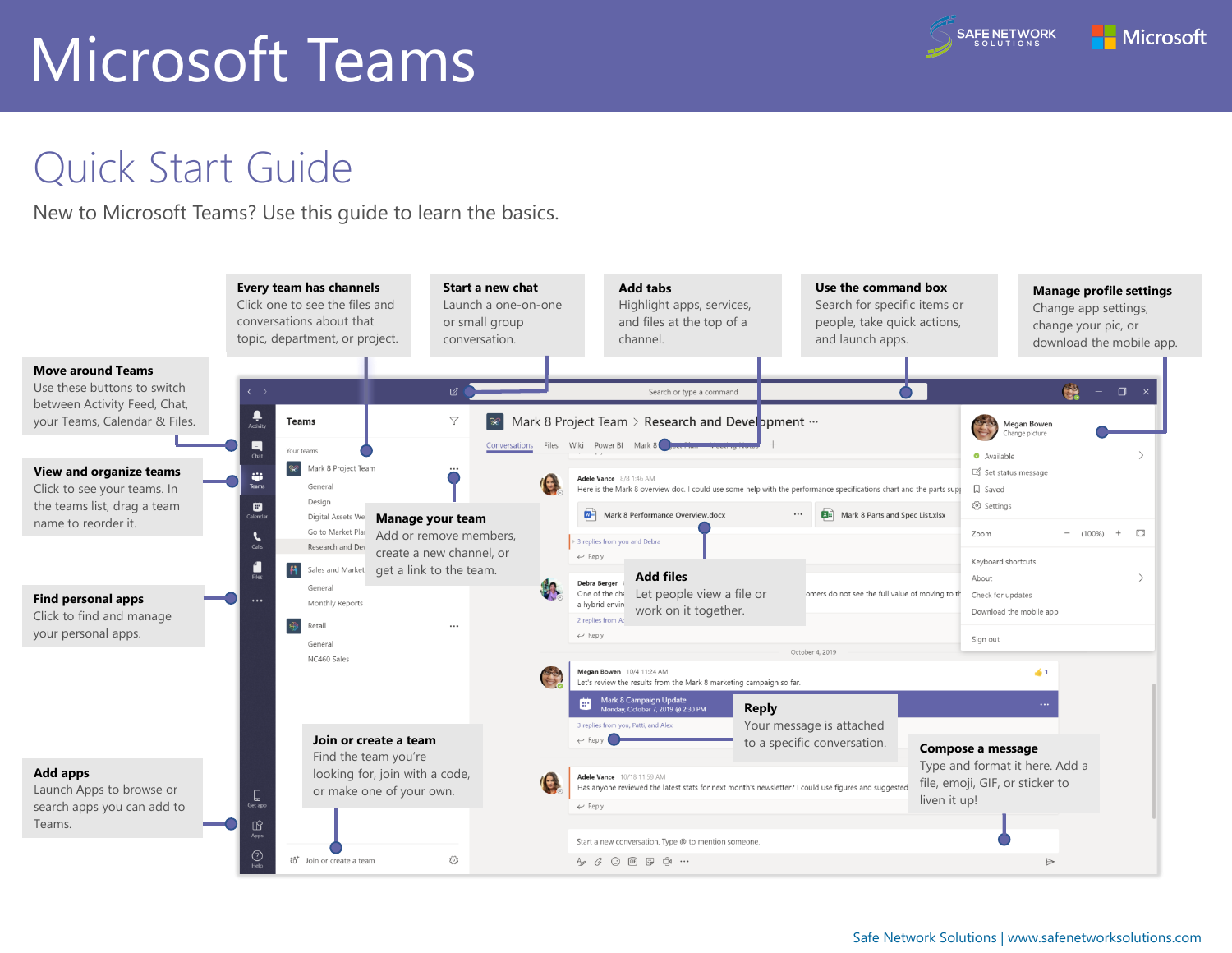

### Sign in

In Windows, click **Start** > **Microsoft Teams**. On Mac, go to the **Applications** folder and click **Microsoft Teams**. On mobile, tap the **Teams** icon. Then sign in with your Office 365 username and password. (If you're using Teams free, sign in with that username and password.)

| <b>Nicrosoft</b>           |  |
|----------------------------|--|
| Sign in                    |  |
| Email, phone, or Skype     |  |
| <b>Next</b>                |  |
|                            |  |
| No account? Create one!    |  |
| Can't access your account? |  |
|                            |  |

#### Start a conversation

*With the whole team...* Click Teams  $\frac{18}{100}$ , pick a team and channel, write your message, and click **Send** .

*With a person or group...* Click **New chat**  $\mathbb{Z}$ , type the name of the person or group in the **To** field, write your message, and click **Send** .

|       | 5 replies from Franz, Giselle, and Inna                                                                                                                                                      |  |
|-------|----------------------------------------------------------------------------------------------------------------------------------------------------------------------------------------------|--|
| Reply | Kadji Bell 9:50 AM<br>I thought the client wanted to include a section about the buy one get one offer<br>as well? Originally it was slated for August but she mentioned she got the budget. |  |
|       |                                                                                                                                                                                              |  |
|       | Start a new conversation, use @ to mention someone                                                                                                                                           |  |

#### Pick a team and channel

A *team* is a collection of people, conversations, files, and tools—all in one place. A *channel* is a discussion in a team, dedicated to a department, project, or topic. Click **Teams** and select a team. Pick a channel to explore the **Conversations**, **Files**, and other tabs.



#### Start a meeting

Click **Meet now**  $\overline{\mathbb{Q}}$ <sup>d</sup> under the area where you type a message to start a meeting in a channel. (If you click **Reply**, then **Meet now**  $\overline{\Box}$ <sup>*i*</sup>, the meeting is based on that conversation.) Enter a name for the meeting, then start inviting people.

|                         |                        |  | 5 replies from Enrico, Pradeep, Megan, and Adele  |  |
|-------------------------|------------------------|--|---------------------------------------------------|--|
| $\square$               | Meeting ended: 19m 29s |  |                                                   |  |
| $\leftrightarrow$ Reply |                        |  |                                                   |  |
|                         |                        |  |                                                   |  |
|                         |                        |  |                                                   |  |
|                         |                        |  |                                                   |  |
|                         |                        |  |                                                   |  |
|                         |                        |  | Start a new conversation. Type @ to mention somed |  |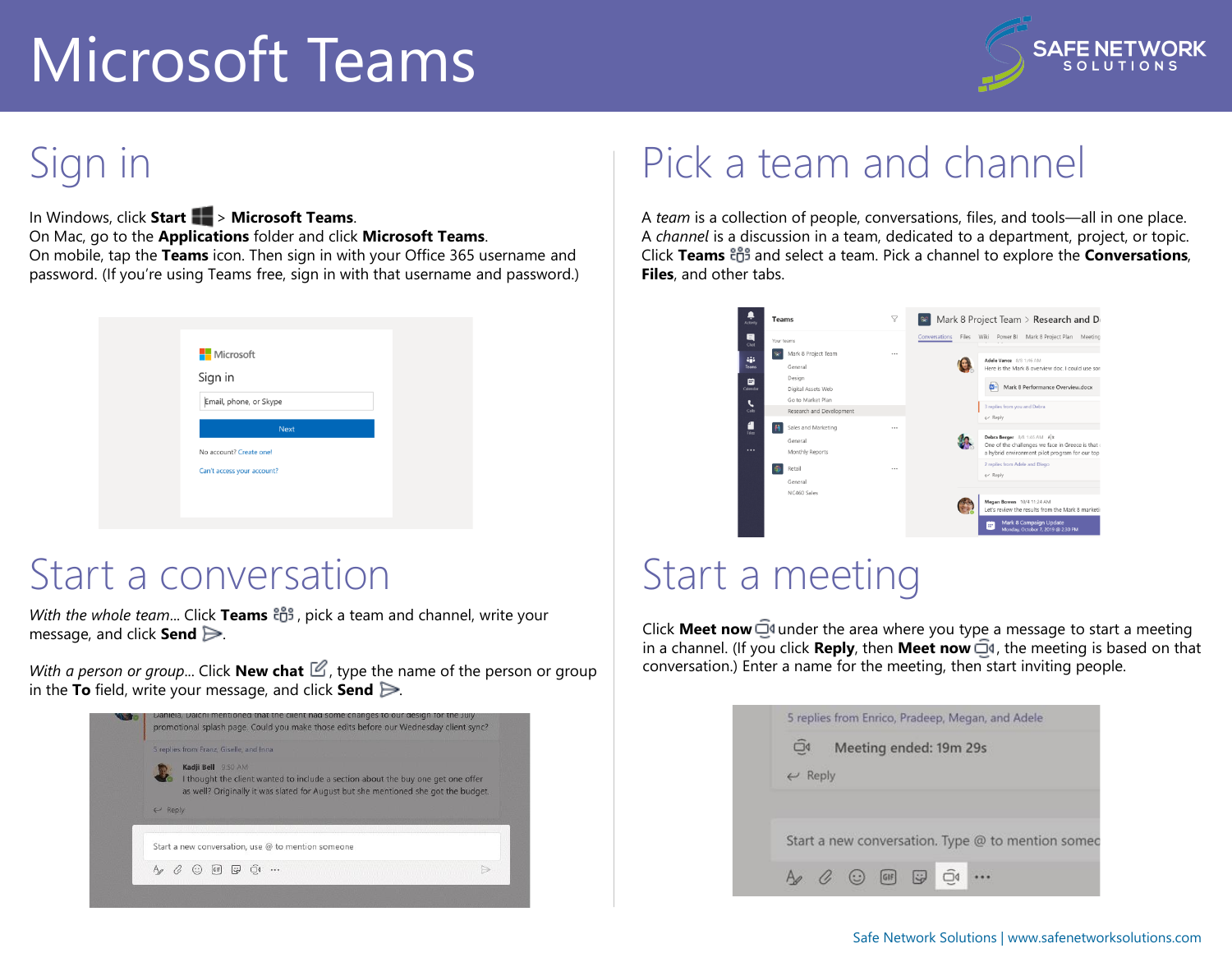

#### Make video and audio calls

Click **Video call** □<sup>*s*</sup> or **Audio call** ↓ to call someone from a chat. To dial a number, click **Calls**  $\&$  on the left and enter a phone number. View your call history and voicemail in the same area.



#### Reply to a conversation

Channel conversations are organized by date and then threaded. Find the thread you want to reply to, then click **Reply**. Add your thoughts and click **Send**  $\geq$ .



#### @mention someone

To get someone's attention, type **@**, then their name (or pick them from the list that appears). Type **@team** to message everyone in a team or **@channel** to notify everyone who favorited that channel.



## Add an emoji, meme, or GIF

Click **Sticker**  $\mathbb{F}$  under the box where you type your message, then pick a meme or sticker from one of the categories. There are also buttons for adding an emoji or GIF.



Safe Network Solutions | [www.safenetworksolutions.com](https://safenetworksolutions.com)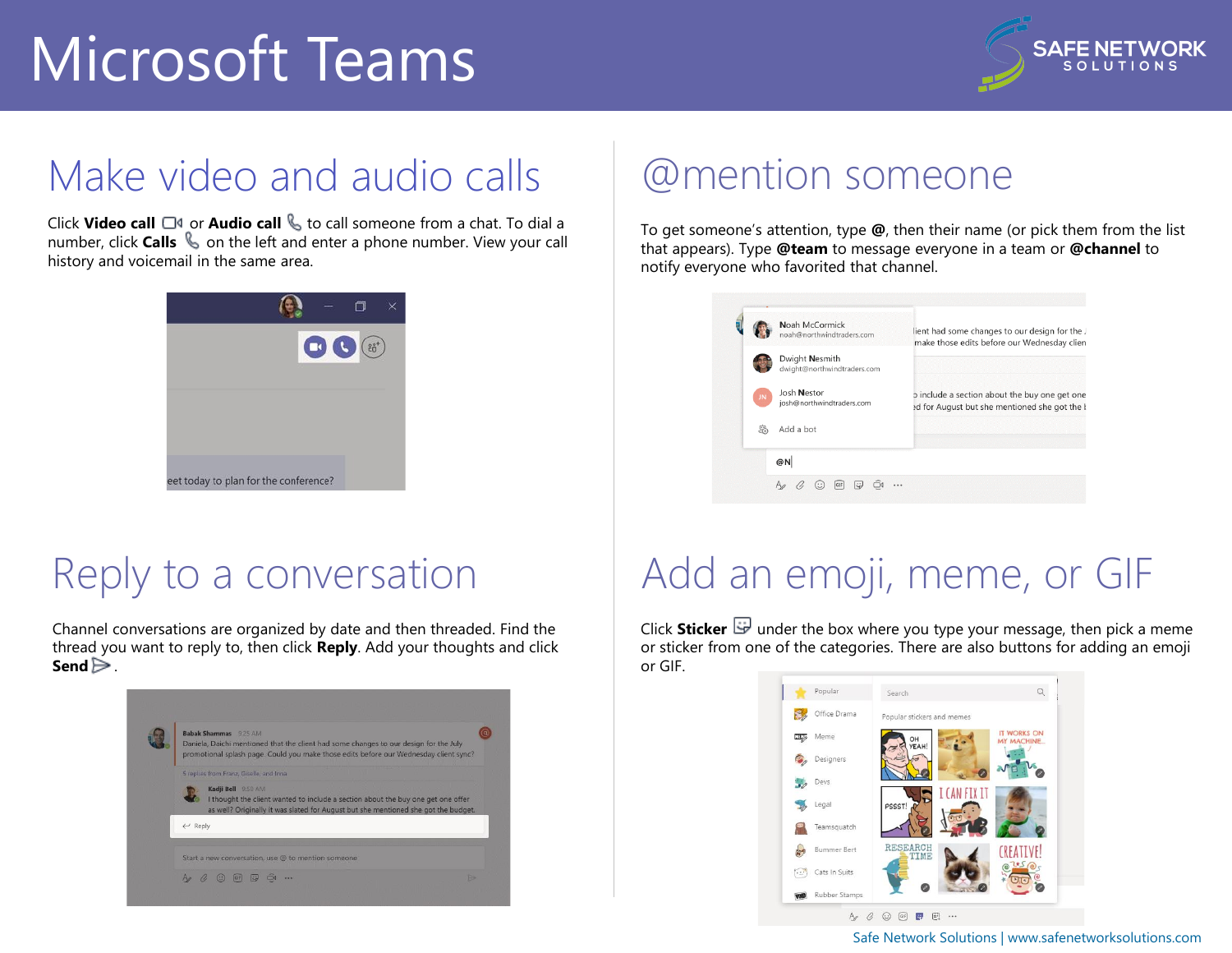

### Stay on top of things

Click **Activity**  $\bigoplus$  on the left. The **Feed** shows you all your notifications and everything that's happened lately in the channels you follow.



#### Add a tab in a channel

Click  $+$  by the tabs at the top of the channel, click the app you want, and then follow the prompts. Use **Search** if you don't see the app you want.



### Share a file

Click **Attach**  $\mathcal{C}$  under the box where you type messages, select the file location and then the file you want. Depending on the location of the file, you'll get options for uploading a copy, sharing a link, or other ways to share.



#### Work with files

Click **Files**  $\Box$  on the left to see all files shared across all of your *teams*. Click **Files** at the top of a channel to see all files shared in that *channel*. Click **More options ...** next to a file to see what you can do with it. In a channel, you can instantly turn a file into a tab at the top!